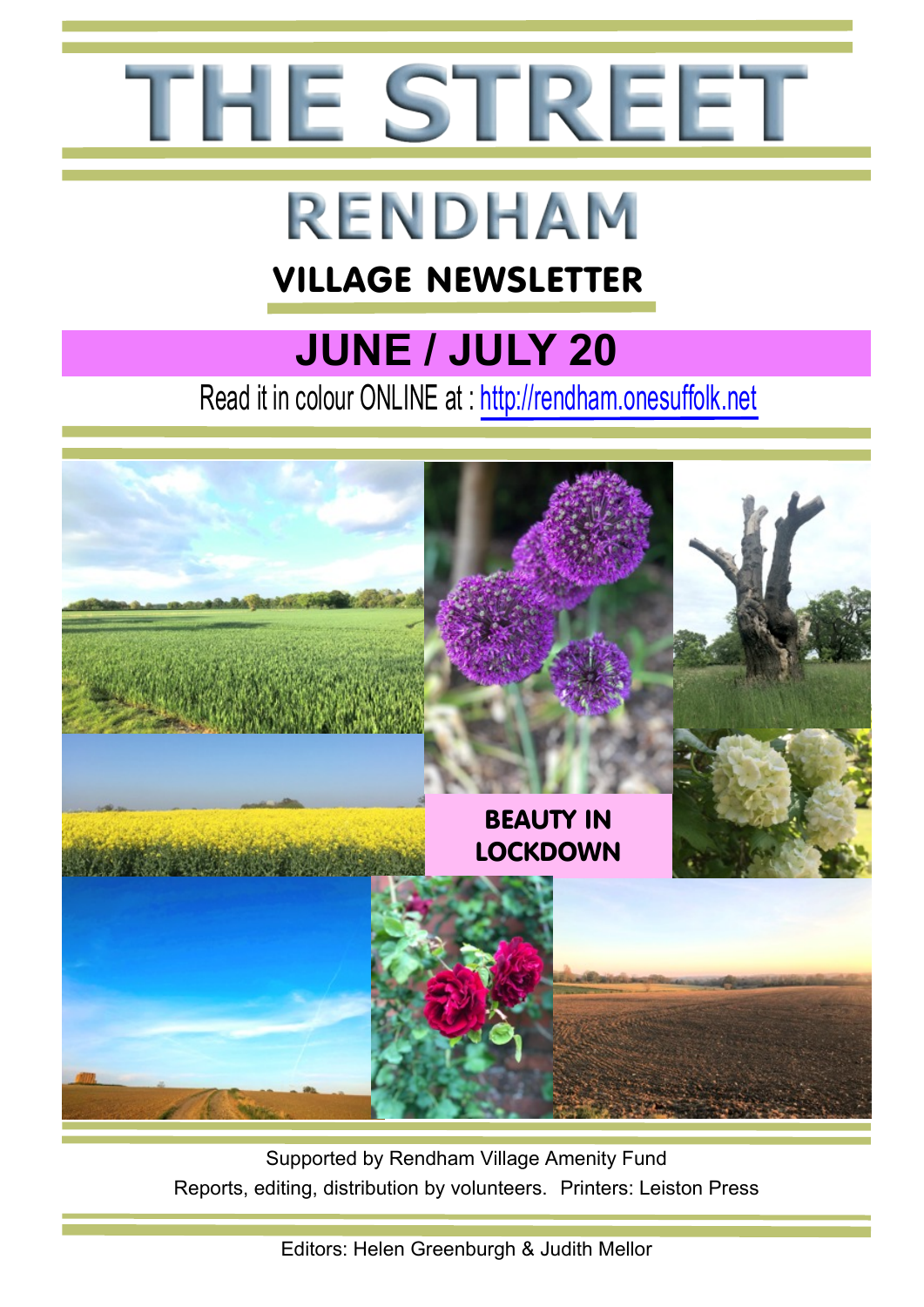**A WARM WELCOME** to Lawrence Shaw and Thekla Fellas and family who have moved into Rendham Barnes. We hope you are settling in well during such a strange **18** time and all the best for the future!

With grateful thanks to two Rendham residents (past and present) for sharing their poems. Photo of Wendy and Dorothea in their house in France.



#### **SOLITARY, BUT NOT ALONE?** Dear people, please don't sigh, try not to moan, These troubled days must sometime have an end. Though solitary, you are not alone

For you are close in thought to many friends The wonders of the media fill the room With music, drama, silliness and fun - Diverting sorrow, dissipating gloom, And showing you're the same as everyone. The house is quiet and still but *outside*, see - How can you feel depressed when all around The Earth is seething with new energy - To boost your spirits, lift you from the ground. So while the sun is shining and the air Is soft and warm, take comfort, don't despair **Jo Rogers**

**2020**

What have we done to you Mother Earth Why have we made you cry? Poisoned the planet that gave us birth, Tainted the seas and the sky. We have cut down the forests that cleaned our air Trees that have stood for years, Our oceans are polluted, And ice caps melt like tears. Why have we treated our world this way? Too busy to even see How much we would lose in our haste and greed A turtle, a bat or a bee. After the virus has gone away After the suffering and pain Maybe we'll see the mistakes we made, And the earth will be healed again. **Wendy Wray**





**JUNIPER BARN NEWS AND UPDATE** - We do thank all our friends from the villages for their tremendous support of Juniper Barn during this strange springtime. We have enjoyed keeping up with all the local fresh fruit and veg and all our suppliers are keeping us well stocked with cooking basics and extras - we still have yeast, flour, sugar and lots more

including locally grown fresh flowers / veg / plants. We are doing take-away coffees / cold drinks, ice-creams and, of course, cheese scones and Rebecca's cakes. We maintain our 'one-at-a-time' policy and are doing plenty of deliveries to the local area, helped by our great team of volunteer drivers. Please ring and check if we have what you're looking for, pre-order for collection or pop down and see us. **Please note, we will be closing early at 1pm on Saturday 6th June.**

Katie & Geoffrey Boult, Juniper Barn: 01728 663 773 <www.juniperbarnsuffolk.co.uk>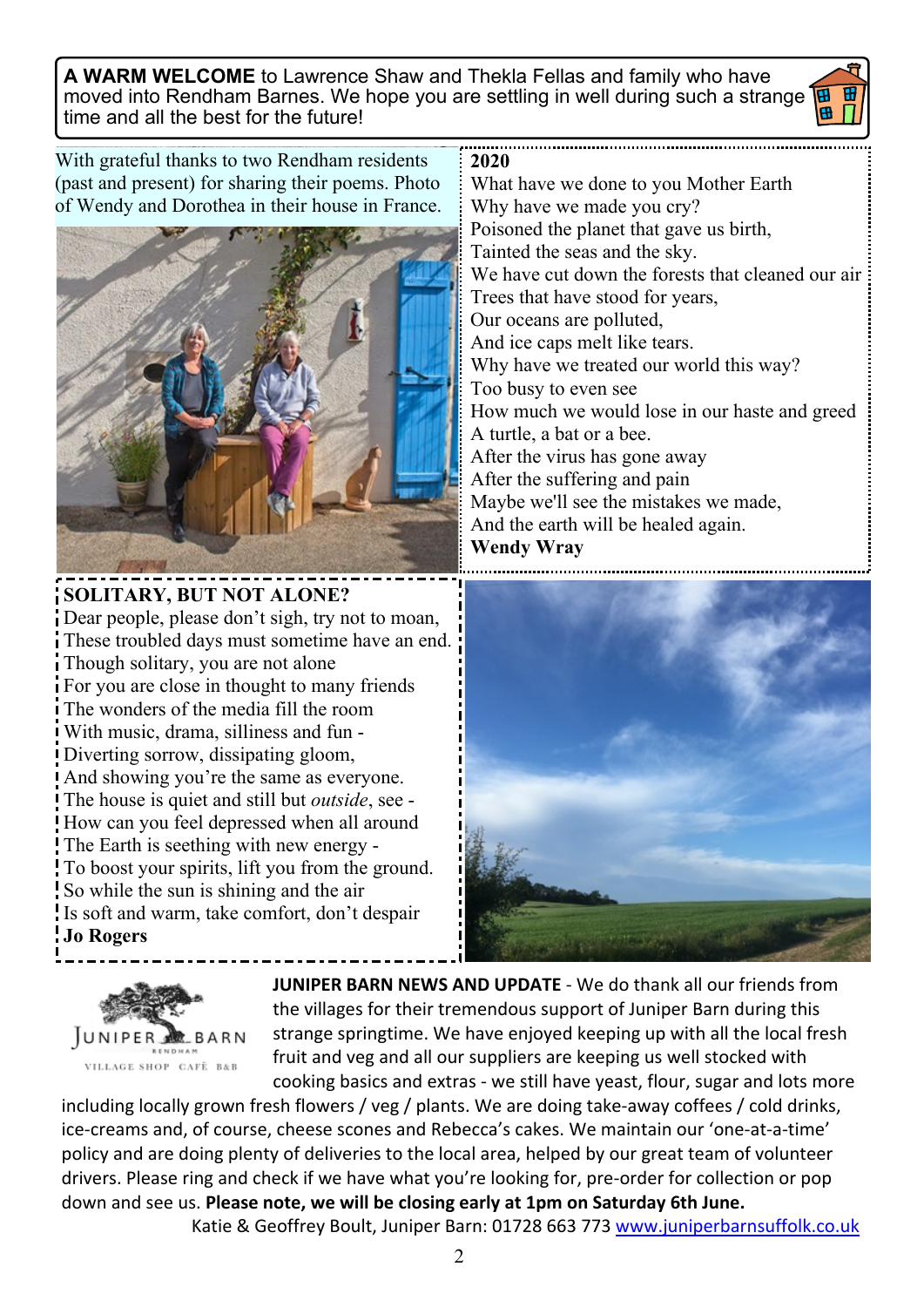# **RENDHAM VILLAGE HALL - ALL OUR YESTERDAYS AND TODAY**



At around this time in 1974, Rendham Village Hall had been going through a period of refurbishment and the management committee were contemplating holding an opening ceremony on Saturday 22nd June. Admission was to be by ticket only and would be free to residents of Rendham, Sweffling and Bruisyard. The Lord of the Manor, Dr Gray, was invited and accepted to conduct the opening. Due to illness, Dr Gray was then unable to attend and so Lord Cranbrook took his place. Wine, cider and soft drinks

were served at the ceremony.

Also, around that time, the village hall caretaker/cleaner retired. The wages were 50p per week. The post was advertised and there were 3 applicants. The committee secretary had to write to the 2 unsuccessful candidates expressing regret that they had not been accepted.

Another item on the agenda in those days was whether to allow the village hall to be hired as a discotheque. Deep concern was expressed about the "problem" of hooliganism. This was before the term anti-social behaviour came into being. Likewise, there was no "Social Distance" to consider!

At the present time, the Management Committee Meetings, including the AGM, have been suspended due to the current health crisis. I have applied for the government sponsored loss of income grant being administered by the local authority and I wait to see whether Rendham Village Hall qualifies in view of the cancelled hirings that provide regular income to our funds. Earlier this year, as part of our ongoing plans to upgrade our community facility, the complete interior lighting system was replaced with modern low energy LED lighting units. These units were sourced and installed by Rendham resident Mr Neil Gregory to whom I and the Management Committee express our sincere thanks.

*Denis Moore, Chairman, Rendham Village Hall Management Committee*

#### **RENDHAM FETE 2021**

It is with a sad heart and deep regret that, at the end of March, we made the decision to cancel the 2020 Rendham Fete due to the coronavirus. Our first priority is the safety and well-being of all. When this catastrophic virus has passed and we have come out the other side we suggest having a large village celebration party and then to go on to<br>have a super Fete in 2021. Take care and keep safe have a super Fete in 2021. Take care and keep safe.

**SUFFOLK WASTE RECYCLING SITES** now open, by appointment only. You will only be able to take waste to a Suffolk Recycling Centre if you have booked a designated time slot. Find out more at: [www.suffolkrecycling.org.uk](https://www.suffolkrecycling.org.uk/where-to-recycle/recycling-centres/suffolk-recycling-centres-booking-page)



#### NEIGHBOURHOOD WATCH / VILLAGE HAPPENINGS EMAIL

you wish to join the Neighbourhood Watch / Village Happenings email list please email [Trev.salmon@btinternet.com](mailto:Trev.salmon@btinternet.com)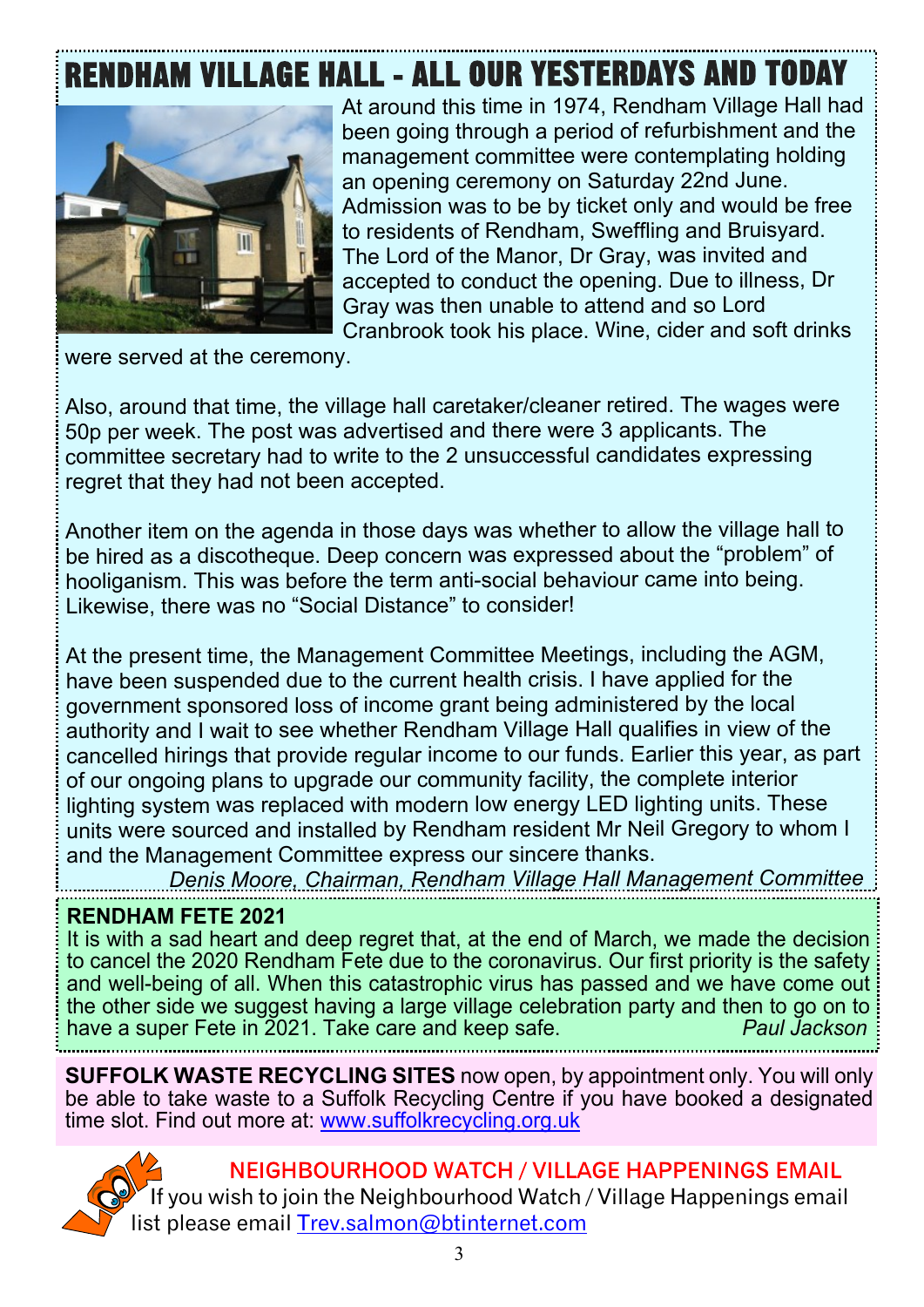

ANYONE FOR TENNIS? Sweffling Tennis Club has been active throughout the period of lockdown. We hope that you may wish to consider joining or re-joining this small, friendly village club. The court has been open for use and indeed well used by families during the lockdown, and all we ask is that social guidelines are followed and that players wipe down the gate and net winder when leaving the court with a disinfectant wipe. If you would like to join please contact Sue Rusack for a Membership form (663 496). An annual

subscription costs £65 for a household, including visitors and guests, £45 for family-only membership, £20 for a single adult or £5 for a child in full time education.

#### 2020 season planned events:

 - Court Cleaning. Steve gave the court a good clean early in March, which has got rid of much of the moss and weeds in the NE corner. When the situation permits, we will have a working party to clear the surrounding area of weeds that always encroach through the netting, details will be circulated.

 - Club BBQ. Before the end of the summer, we may be able to gather for a suitably distanced BBQ and game. We will again have to wait and see if this is possible, so more of that later.

 - Court re-surfacing. We are hoping to be able to arrange for the court to be resurfaced during the next 12 months. This is dependent upon funds and finding a suitable grant. Any information on the availability of local sports grants would be very welcome.

 - Coaching will again depend on government ruling, but as and when we will try and invite Matt back for a refresher course. If anyone wishes to make private arrangements for coaching with Matt, let me know and I can pass on his details.

 - Club Events. Mondays 10-11am the court has been used by Rusty Rackets Group. When possible this will resume. Thursday evening 6-8pm summer club nights again may resume later in the season. Sue Rusack (663 496) Email: [sueryderr@rusack.myzen.co.uk](mailto:sueryderr@rusack.myzen.co.uk)

#### **FOOD BANK**

Firstly thank you so much to everyone who has donated to the Saxmundham food bank in the last few weeks, it has been very much appreciated.

As there is no cake walk for the foreseeable future, if you have extra food you may like to donate, I am happy to continue to drop there on a Friday am. I will leave a box on my drive on Thursdays, marked Food Bank. My house is Sartoria, the 60's house on Bruisyard Road with the flat roof.

If you would like me to collect please email me on [bdangelo@btinternet.com](mailto:bdangelo@btinternet.com) to arrange. Or you can drop donations direct during their opening times to the Old Barclays Bank, 24 Saxmundham High St., Monday to Friday 9.30 - 2pm. THANK YOU!! *Brigitte d'Angelo*



#### **FROM SUFFOLK DISTRICT COUNCIL - RESUMPTION OF GARDEN WASTE COLLECTIONS** The garden waste

service will restart from **25th May**. Rounds are being re-programmed to accommodate collections over six days instead of five (so this will mean that collections will take place on a Saturday). The reason for this is to ensure reorganisation of the arrangement of crews so that there are no more than two members of staff in a vehicle at any one time, in line with social distancing requirements.

**Keep your belongings safe -** In the hot weather please remember to lock doors and windows when you go out. If you see anything suspicious please report it to the police and Neighbourhood Watch.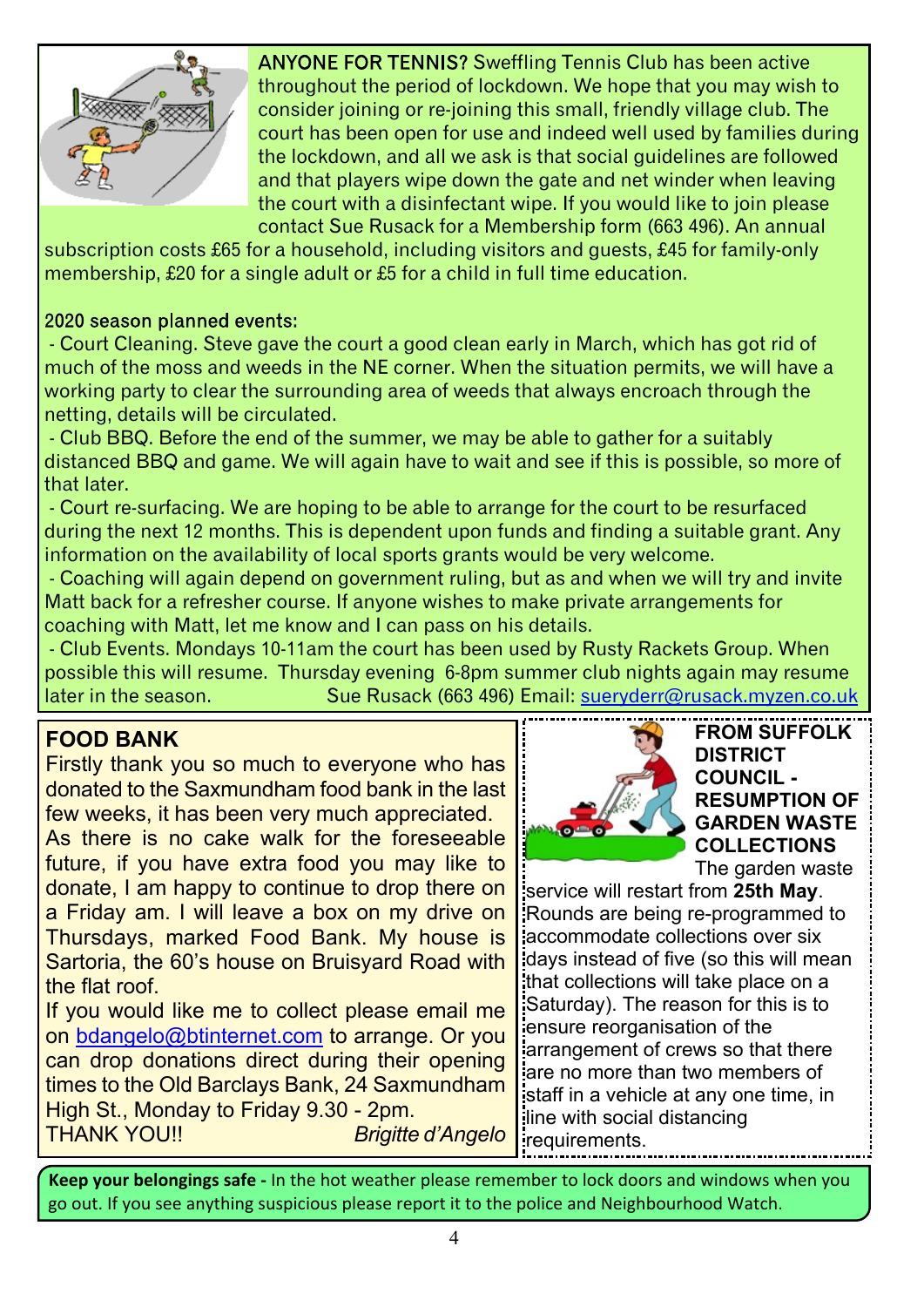# NATURE NOTES JUNE - JULY 2020



By early June, broods of Bluetits and Great Tits which have been reared in nestboxes will have fledged and left the nest. You may well see some of these broods working their way through the garden, escorted by their parents. Newly fledged tits can easily be picked out by being much duller in colour, with much less prominent face markings. This early rearing of tits is very important to their success. In May, the leaves of trees, most especially of Oak, are still new and soft. It is at this stage that they are most nutritious to caterpillars, and many of the moth species time the

hatching of their caterpillars to take advantage of this. Tits in turn somehow time their broods closely to match this rich supply of food. One of our tit boxes this year is hosting a nest of another occupant - a recently arrived species of Bumblebee which I mentioned a couple of years ago. This is the Tree Bumblebee, which does nest in tree holes but will also frequently use bird boxes. The queen makes her brood cells within the old bird's nest material, within which she produces the first young worker bees, which then help to rear more. They can rear up to about 150, so the nest is quite busy. Typical bumblebees, they have a whiteish tail like

some other species, but with a distinctive ginger thorax. Returning workers also carry obvious loads of pollen in the pollen baskets on their hind legs.

During 'lockdown' we have been taking some of our permitted exercise sessions in the Woodland Trust woods at Pound Farm. One of the big attractions was the number of Nightingales singing there. In mid-April and early May there were quite a number singing well (we counted at least eight but I have heard reports of many more). Typically they were in very thick vegetation and I actually saw only one. Also



very pleasing was the number of singing Willow Warblers. These little warblers were once considered to be our commonest summer migrant, heard everywhere in areas of young woodland. They resemble very closely the Chiffchaffs which we talked about recently, except



that their song, a sweet rather quiet descent of the scale, is totally different and a really good guide. It is one of my favourite sounds of the spring but alas, Willow Warblers have declined considerably and I hardly ever hear one in Sweffling.

True to form, Swifts did arrive in early May - my first one was on the 5th - although numbers seem to be down again. In my last note I made a mistake about their breeding habits, I said that they laid three or four eggs, when in fact it should be two or three. This is important.

Swifts may have to travel long distances to collect sufficient food, and although the young have adaptations to cope with a lack of food, they are at great risk of starvation. A clutch of two will lead to better survival in a poor year. On the other hand a clutch of three will lead to more offspring surviving in a good year. Evolution seems to have hedged its bets on the best clutch size of the Swift.

#### Continued on Page 6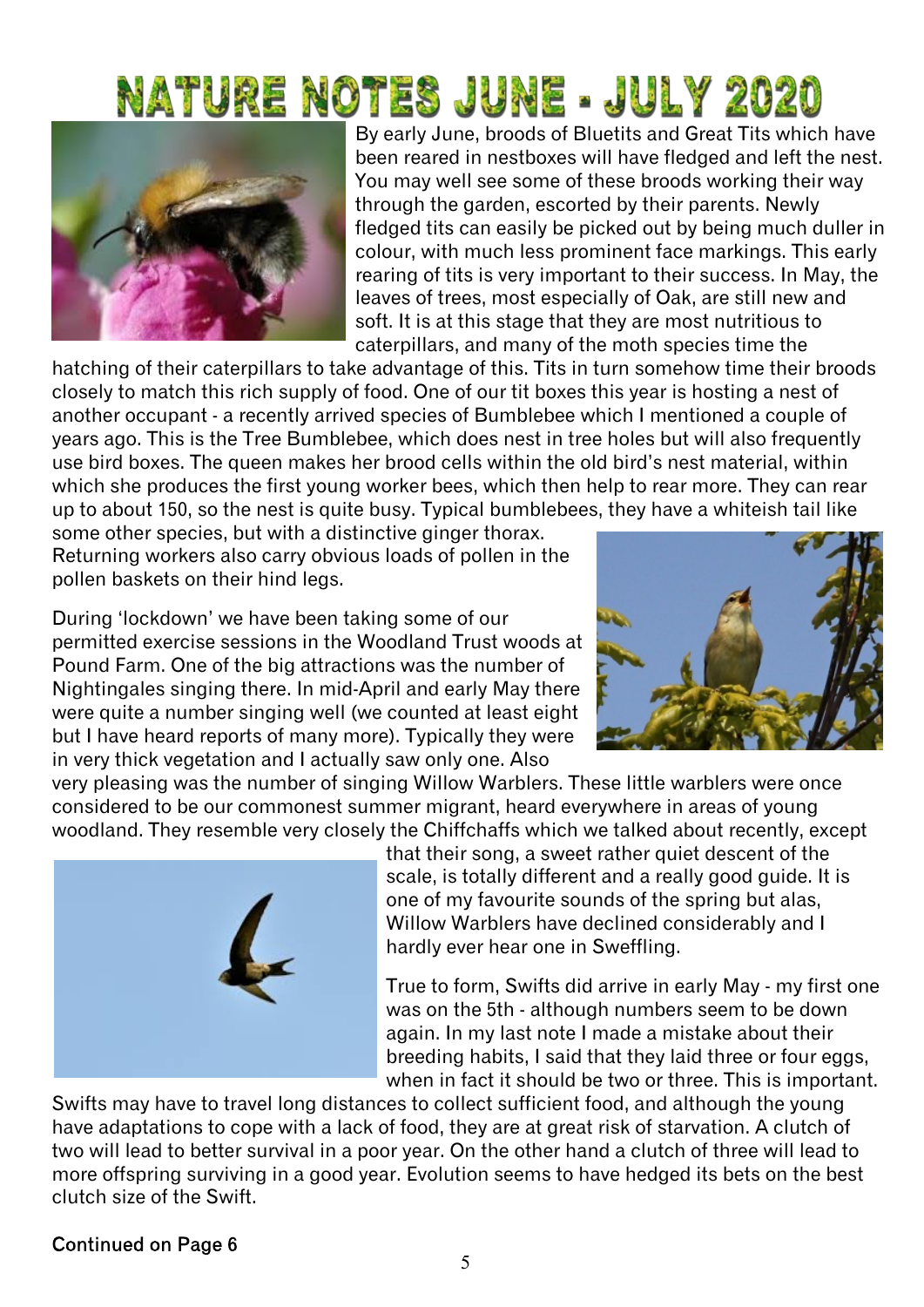#### (Continued from Page 5)

A good dragonfly or rather damselfly, to look out for in June and July, is one called the Banded Demoiselle. This is not a species I have seen at the pond. It prefers rivers, and indeed it can be seen along the River Alde. Look out for a spectacular damselfly, large, with a striking band of indigo blue on each wing. When the body can be seen it is a brilliant dark metallic blue. This of course is the male; the female lacks the wing markings, and her body is a glossy bronze-green, but still a striking insect.



Geoffrey Abbott

#### ST. MICHAEL'S CHURCH. RENDHAM - CHURCHWARDEN'S REPORT

As you all know, the church has been closed ever since the Bishops decreed it so. Martin Percival has been sending his thoughtful sermons online to those in the Benefice who wish to receive them. We must appreciate being able to read these and would like to thank him very much for taking the trouble to compile them. We look forward to holding services again in the not too distant future. We both hope you have got through this Corona virus pandemic lockdown safely and will continue to keep safe.<br>Charles Seely & Frances Hill

#### **RENDHAM PARISH / PARISH COUNCIL NEWSLETTER**

Due to the Covid-19 pandemic both the Annual Parish Council Meeting and the Parish Meeting which were going to be held on the 11th May 2020 were cancelled. All officers of the Parish Council have agreed to stand for a further year. It is hoped that the July meeting will be held as normal

District Councillor Maurice Cook sent his yearly report it included the following. Full report on the village website

- Improvements to children's play areas, speed indicator signs, improvement to village halls, support for Christmas festivities, equipment for a playschool, mental health support for students, a youth music workshop, transport for the elderly, improvement and renewal of green spaces, provide floodlighting for a local sports club.
- ü To declare a Climate Emergency and form the Environmental Task Group to deliver results.
- To create a new District wide Business Strategy Plan and to expand the core objectives of:
- ü 1) Growing our Economy, 2) Enabling our Communities and 3) Remaining Financially Sustainable to include 4) Delivering Digital Transformation and 5) Caring for our Environment.
- The introduction of the Community Partnership Programme to deliver the most effective help and support directly to where it is needed. To invest heavily in the refurbishment of the district's leisure facilities.
- ü Working with the Town Council and local Business Association, the introduction of a free public WiFi system in Framlingham.
- The promotion of solar energy and diverse recycling projects.
- The introduction of Civil Parking Enforcement and new Car Parking management schemes to improve the parking experience and in support of local businesses and visitors. **Next Parish Council meetings 7.30pm**

Parish Council contact: Chair David Willett Email: [rendhampc@gmail.com](mailto:rendhampc@gmail.com)

**RVH Monday 13 July, & Monday 14 Sept**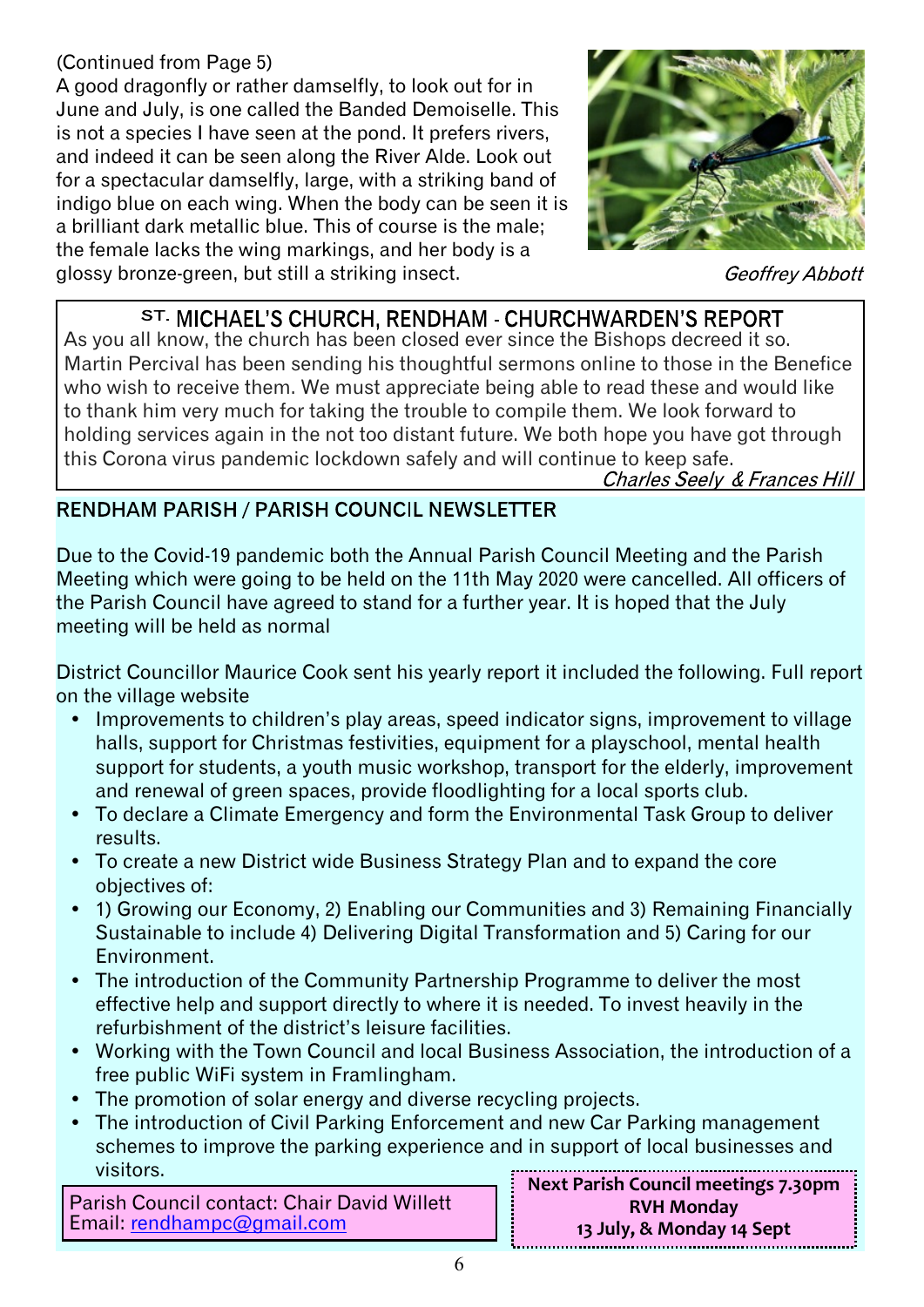# **COVID-19 - ADVICE FROM SUFFOLK COUNTY COUNCIL**

For more information and advice on Covid-19 please visit <www.suffolk.gov.uk>

COVID-19 Testing in Suffolk You can ask for a test for:

- yourself, if you have coronavirus symptoms now (a high temperature, a new continuous cough or a loss or change to your sense of smell or taste

- someone you live with if they have coronavirus symptoms

#### When?

You need to get the test done in the first 5 days of having symptoms. Please help the NHS by only asking for tests for people who have coronavirus symptoms now.

#### How do Lhook?

Visit <www.gov.uk>for full details and to apply or call 119 to book a test. You may be able to choose between driving to a regional or mobile testing site or getting a home test kit

#### Where?

The regional testing centre for Suffolk is at the London Road Park and Ride, Copdock, Ipswich and this is open from 8am to 7pm daily. Planned visits for mobile testing units include:

Leiston - Monday 1 June and Wednesday 3 June

Lowestoft - Tuesday 2 June, Thursday 4 June, Saturday 6 June

#### **LOOKING AFTER YOU!**

The COVID-19 Emotional Wellbeing, mental health and learning disabilities information hub contains a wealth of resources for adults, young people, those with learning disabilities and professionals to support emotional wellbeing and mental health. Visit <www.healthsuffolk.or.uk/covidhub>

If you are experiencing a mental health crisis or just need someone to talk to call: **Samaritans on 116 123** (or email

[jo@samaritans.org\)](mailto:jo@samaritans.org)

**NHS Online on 111** (for urgent, non-emergency medical advice)

**Emergency Services on 999** (for immediate emergency assistance)

### **Home, But Not Alone**

Supporting vulnerable people in Suffolk

Coronavirus Emergency Phoneline **30800 876 6926** 



You can call the Home, But Not Alone phoneline if you live in Suffolk and need urgent help during the coronavirus pandemic. The emergency phoneline is for people who: - do not have support available from friends, family or neighbours

- are struggling for food, medicines or other essential supplies

- are feeling lonely and isolated

#### **Are you receiving a government food package you no longer need?**

If yes, please either leave a note where the package is normally dropped off or speak to the driver. Please note it can take up to 7 days for a change in circumstances to be registered. Alternatively you can cancel your food parcel online at [www.gov.uk/coronavirus-extremely](www.gov.uk/coronavirus-extremely-vulnerable)[vulnerable](www.gov.uk/coronavirus-extremely-vulnerable)

#### PROTECT YOURSELF AND OTHERS

1. Try to avoid close contact with people, especially those who are unwell 2. Wash your hands regularly with warm soapy water for at least 20 seconds 3. Do not touch your face unless you have just washed your hands 4. If you cough or sneeze, do so into a tissue and then bin the tissue and wash your hands

If you can, wear a face covering in enclosed public spaces where social distancing isn't possible and where you will come into contact with people you do not normally meet. This is most relevant for short periods indoors in crowded areas I.e. in supermarkets or shops, or on public transport.